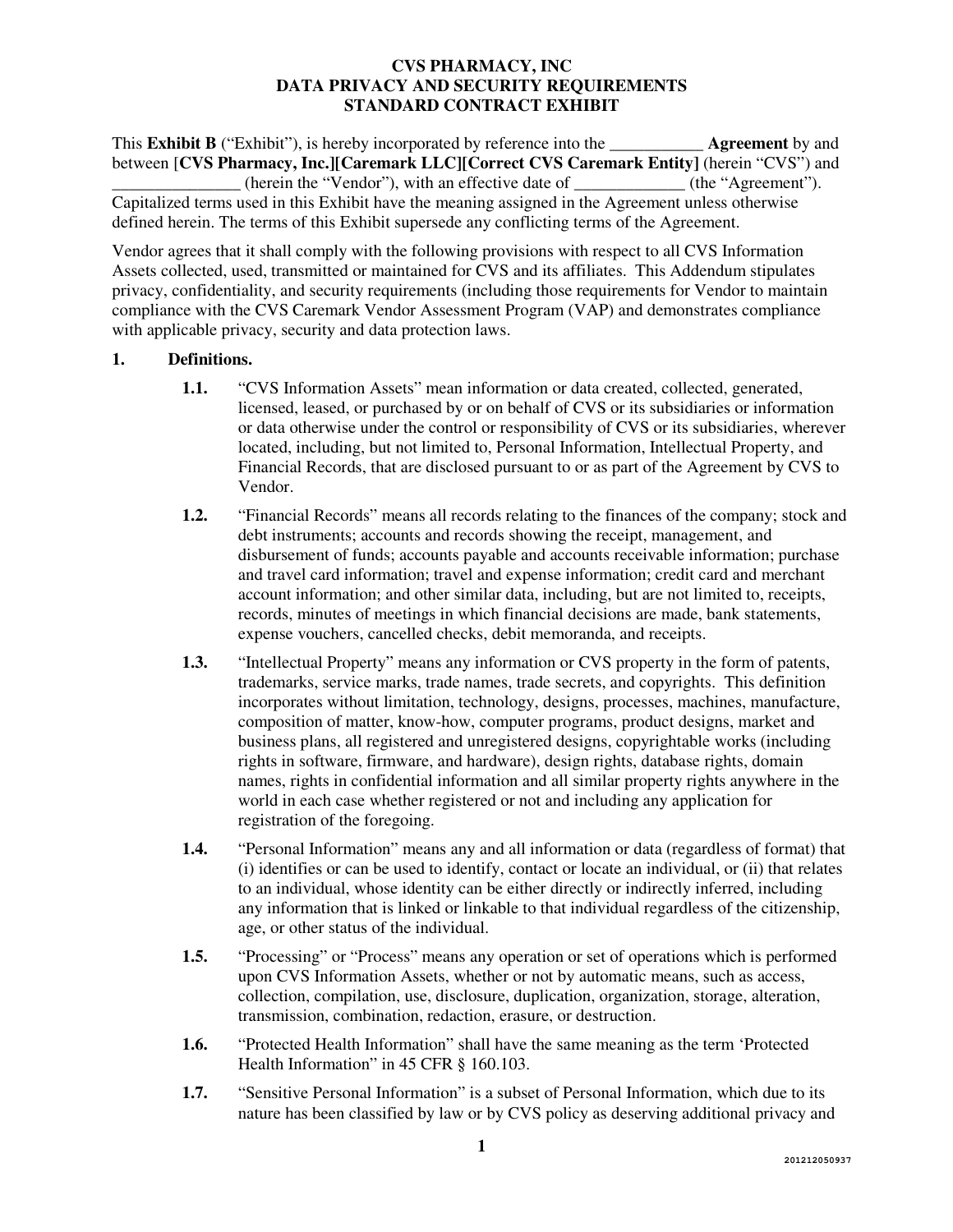security protections. Sensitive Personal Information consists of: (i) all governmentissued identification numbers, (ii) all financial account numbers (including payment card information and cardholder data, as defined by the Payment Card Industry Data Security Standard ("PCI DSS"), (iii) individual medical records (including Protected Health Information, as defined above) and biometric information, (iv) all data obtained from a consumer reporting agency (such as employee background investigation reports, credit reports, and credit scores), (v) data elements revealing race, ethnicity, national origin, religion, trade union membership, sex life or sexual orientation, and criminal records or allegations of crimes, and (vi) any other Personal Information designated by CVS as Sensitive Personal Information.

**1.8.** "Services" means any and all services that CVS requests the Vendor to perform under the Agreement that involves Processing of CVS Information Assets.

# **2. Privacy and Data Protection Obligations.**

- **2.1.** Vendor shall Process CVS Information Assets only as authorized and as necessary to perform the Services. The Parties agree that CVS will be and remain the owner and controller of the Personal Information for purposes of all applicable privacy laws with rights under such laws to determine the purposes for which the Personal Information is Processed, and nothing in this Agreement will restrict or limit in any way CVS's rights or obligations as owner and/or controller of the Personal Information for such purposes. As such, CVS is directing Vendor to Process the Personal Information in accordance with the terms of this Agreement. The Parties also acknowledge and agree that Vendor may have certain responsibilities prescribed as of the Effective Date by applicable privacy laws as a processor of Personal Information, and Vendor hereby acknowledges such responsibilities to the extent required thereby for processors of personal data.
- **2.2.** Vendor shall immediately inform CVS in writing: (i) if it cannot comply with any material term of the Agreement regarding the Services (if this occurs, Vendor shall use reasonable efforts to remedy the non-compliance, and CVS shall be entitled to terminate any of Vendor's further Processing of CVS Information Assets, in accordance with the provisions contained in the Agreement); (ii) of any request for access to any Personal Information received from an individual who is (or claims to be) the subject of the data; or, (iii) of any request for access to any CVS Information Assets received by Vendor from any government official (including any data protection agency or law enforcement agency) or from other third parties, other than those set forth in the Agreement Vendor understands that it is not authorized to respond to these requests, unless explicitly authorized by CVS or the response is legally required under a subpoena or similar legal document issued by a government agency that compels disclosure by Vendor.
- **2.3.** If the Services involve the collection of Personal Information directly from individuals, Vendor will provide the individuals with a clear and conspicuous privacy notice.
- **2.4.** Vendor shall not transfer Personal Information outside of the United States or, when such is approved by the CVS, across any national borders or permit access to the Personal Information by any employee, affiliate, contractor, or other third party outside of the United States or, when such is approved by the CVS, the country in which the Personal Information is located unless Vendor has the prior written consent of CVS for each such transfer or access. If any country where Services are to be rendered under the Agreement has or enacts a data protection-related law that CVS concludes, in its sole judgment, requires the execution of a supplemental agreement ("Data Processor Agreement") that provides for data protection surrounding the Processing of Personal Information, then Vendor shall, upon CVS's request, execute and cause any Subcontractor to execute such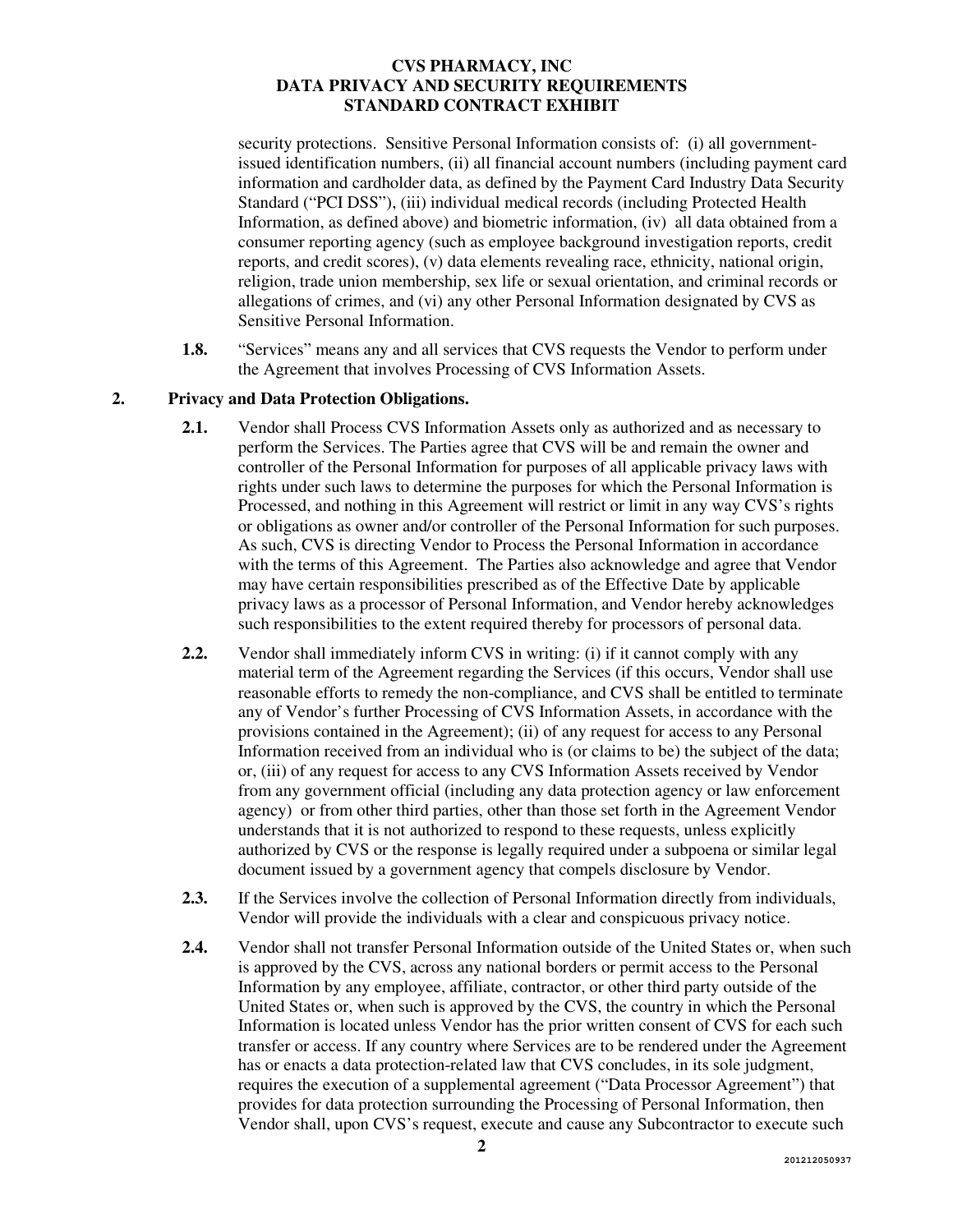supplemental agreement prior to further Processing of Personal Information, including any related transfer or access, in such country.

- **2.5.** In the event that the Vendor would be required under the Agreement to Process Personal Information that constitutes Protected Health Information, Vendor will execute a Business Associate Agreement ("BAA") as between the Vendor and CVS prior to any use, access, or disclosure of Protected Health Information. If any provisions of this Exhibit are contrary to those of the BAA, such that it is impossible to comply with both, the more stringent provision shall apply. For purposes of this section, the terms "contrary" and "more stringent" shall have the same meaning as such terms as used in 45 CFR § 160.202, substituting the BAA and this Exhibit for state law and the Privacy Rule respectively, in such definitions.
- **2.6.** The Parties agree, notwithstanding any other provisions of this Agreement to the contrary, that the other Party and their respective Affiliates may store, access and otherwise process their own and each other's business contact information (i.e., the names, business phone, and facsimile numbers, business office and email addresses) of their own and each other's employees anywhere they do business for purposes of this business relationship as it relates to this Agreement and the delivery and/or receipt and use of Services. Each Party may also share such business contact information relating to employees of the other party with contractors, business partners, assignees and others acting on such Party's behalf, but only for use with respect to Services and this Agreement.
- **2.7.** Vendor shall reasonably cooperate with CVS and with CVS's affiliates and representatives in responding to inquiries, claims and complaints regarding the Processing of the Personal Information.
- **2.8.** Vendor shall notify CVS promptly of any request, complaint, claim, or other communication received by the Vendor or Subcontractor from a Data Subject or a Supervisory Authority (as defined below) relating in whole or in part to the Services (each, a "Data Protection Communication"), and shall promptly provide reasonable assistance as requested by CVS in connection with any Data Protection Communication. "Supervisory Authority" means a body with regulatory powers applicable to CVS or a CVS Affiliate.
- **2.9.** CVS undertakes for itself and on behalf of each CVS Affiliate to respond to any Data Protection Communication that is notified to CVS under the preceding paragraph, including, but not limited to, a request from a Data Subject for a copy of the documentation specified in the EU Model Clauses.

#### **3. Information Security Obligations.**

**3.1.** Vendor shall have implemented and documented reasonable and appropriate administrative, technical, and physical safeguards to protect CVS Information Assets against accidental or unlawful destruction, alteration, unauthorized or improper disclosure or access. Vendor shall monitor access to, use and disclosure of CVS Information Assets whether in physical or electronic form. Vendor will regularly test and monitor the effectiveness of its safeguards, controls, systems and procedures. Vendor will periodically identify reasonably foreseeable internal and external risks to the security, confidentiality, integrity, and availability of the CVS Information Assets, and ensure that these risks are addressed. Vendor shall use secure user identification and authentication protocols, including, but not limited to unique user identification, use of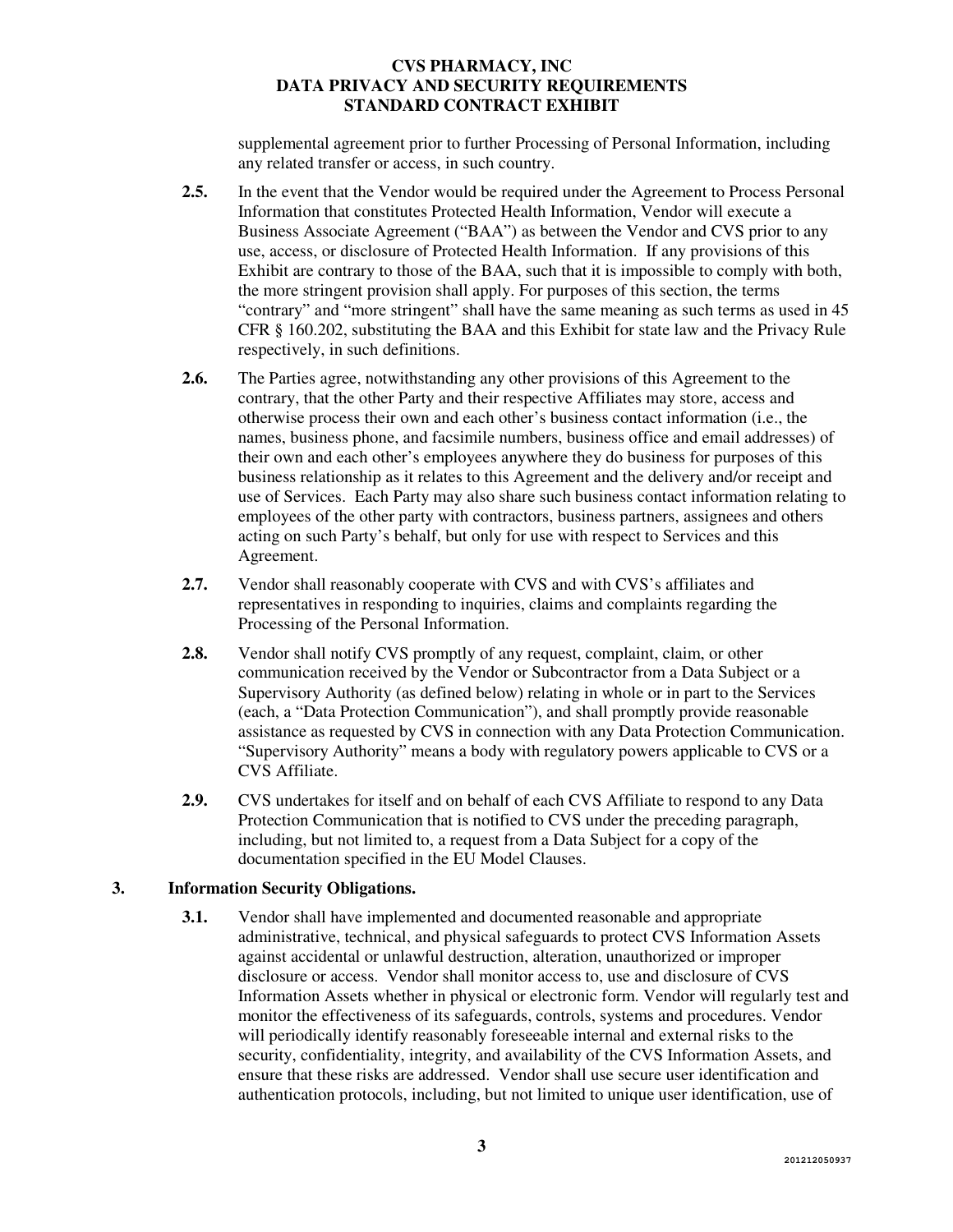appropriate access controls, and strict measures to protect identification and authentication processes.

- **3.2.** Prior to allowing any employee or contractor to Process any Personal Information, Vendor shall (i) conduct an appropriate background investigation of the individual (and receive an acceptable response), (ii) require the individual to execute an enforceable confidentiality agreement (in a form acceptable to the CVS), and (iii) provide the individual with appropriate privacy and security training. Vendor will also monitor its workers for compliance with the security program requirements. Upon request, Vendor shall provide to CVS a list of all individuals who have (or have had) access to the Personal Information.
- **3.3.** If the Processing involves the transmission of Personal Information, Vendor shall have implemented appropriate supplementary measures to protect the Personal Information against the specific risks presented by the Processing. Sensitive Personal Information may only be transmitted in an encrypted format. If the Personal Information is stored on systems with connections to wireless, insecure, or public networks, Vendor shall encrypt all Personal Information stored on such systems.
- **3.4.** Sensitive Personal Information may not be stored on any portable or mobile devices or media (including, without limitation, laptop computers, removable hard disks, USB or flash drives, personal digital assistants (PDAs) or mobile phones, DVDs, CDs or computer tapes) unless the Sensitive Personal Information is encrypted.
- **3.5.** Upon request, Vendor shall provide CVS with information about the Vendor's information security program. Vendor shall also submit to a review of its security program through the CVS Caremark Vendor Assessment Program ("VAP"), which shall be carried out by CVS (or by an independent inspection company designated by CVS). Vendor shall reasonably co-operate with any review for the VAP. In the event that the review under the VAP reveals material gaps or weaknesses in Vendor's security program, CVS shall be entitled to suspend transmission of CVS Information Assets to Vendor and terminate Vendor's Processing of CVS Information Assets until such issues are resolved.
- **3.6.** Vendor will promptly and thoroughly investigate all allegations, suspicions, and potential and actual discoveries of unauthorized or improper access to, use or disclosure of the CVS Information Assets, especially those involving Personal Information. Vendor will immediately notify CVS upon discovery of any such unauthorized access to, use or disclosure of the CVS Information Assets (a "security breach") and provide such notification before any notification to any government official (including any data protection agency or law enforcement agency). Vendor shall bear all direct costs associated with resolving a security breach involving the CVS Information Assets maintained by Vendor, including (i) conducting an investigation including reasonable fees associated with computer forensics work, (ii) reasonable cost of providing notice of the security breach to individuals affected by the security breach, and (iii) reasonable cost of providing notice to government agencies, credit bureaus, and/or other required entities (including media notifications), (iv) providing individuals affected by the security breach with credit protection services designed to prevent fraud associated with identity theft crimes for a specific period not less than twelve (12) months, but at least as long as applicable law specifies, (v) reasonable call center support for such affected individuals for a specific period not less than ninety (90) calendar days, but at least as long as applicable law specifies, (vi) non-appealable fines or penalties assessed by